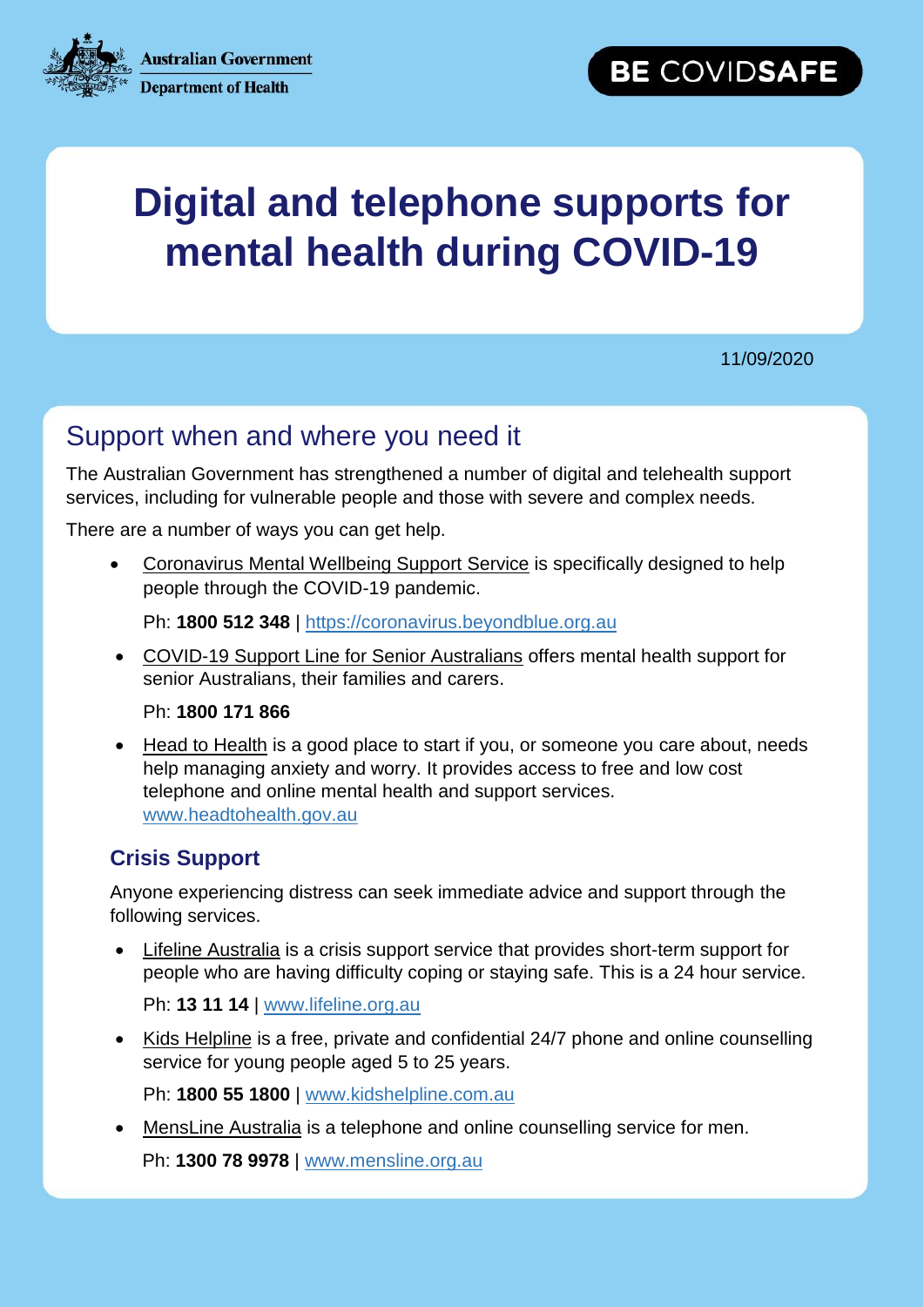

• Suicide Call-Back Service is available for anyone considering suicide, living with someone who is considering suicide, or bereaved by suicide.

Ph: **1300 659 467** | [www.suicidecallbackservice.org.au](http://www.suicidecallbackservice.org.au/)

#### **Young People**

 headspace provides young people from 12 to 25 years old with free or low cost services.

[www.headspace.org.au](http://www.headspace.org.au/)

 [ReachOut Australia](http://www.au.reachout.com/) has practical supports, tools and tips for young people and their parents. It aims to help young people get through everyday issues and tough times.

#### [www.au.reachout.com](http://www.au.reachout.com/)

Satellite Foundation supports children and young people who have a parent with a mental illness. The Foundation offers peer support and interactive workshops that support and empower young people.

[www.satellitefoundation.org.au](http://www.satellitefoundation.org.au/)

#### **Eating Disorders**

 The Butterfly Foundation provides support for Australians concerned by eating disorders or body image.

Ph: **1800 334 673** | [www.butterfly.org.au](http://www.butterfly.org.au/)

 Eating Disorders Families Australia provides online support groups for carers of people suffering from an eating disorder.

[www.edfa.org.au](http://www.edfa.org.au/)

#### **Other Services**

 Blue Knot Foundation provides counselling services for people experiencing the effects of childhood trauma and those who support them, either privately or professionally.

Ph: **1300 657 380** | [www.blueknot.org.au](http://www.blueknot.org.au/)

• Independent Community Living Australia offers an eFriend service. The service provides virtual peer support for people who may be experiencing loneliness or struggling with anxiety or depression.

Ph: **02 9281 3338** | [www.efriend.org.au](http://www.efriend.org.au/)